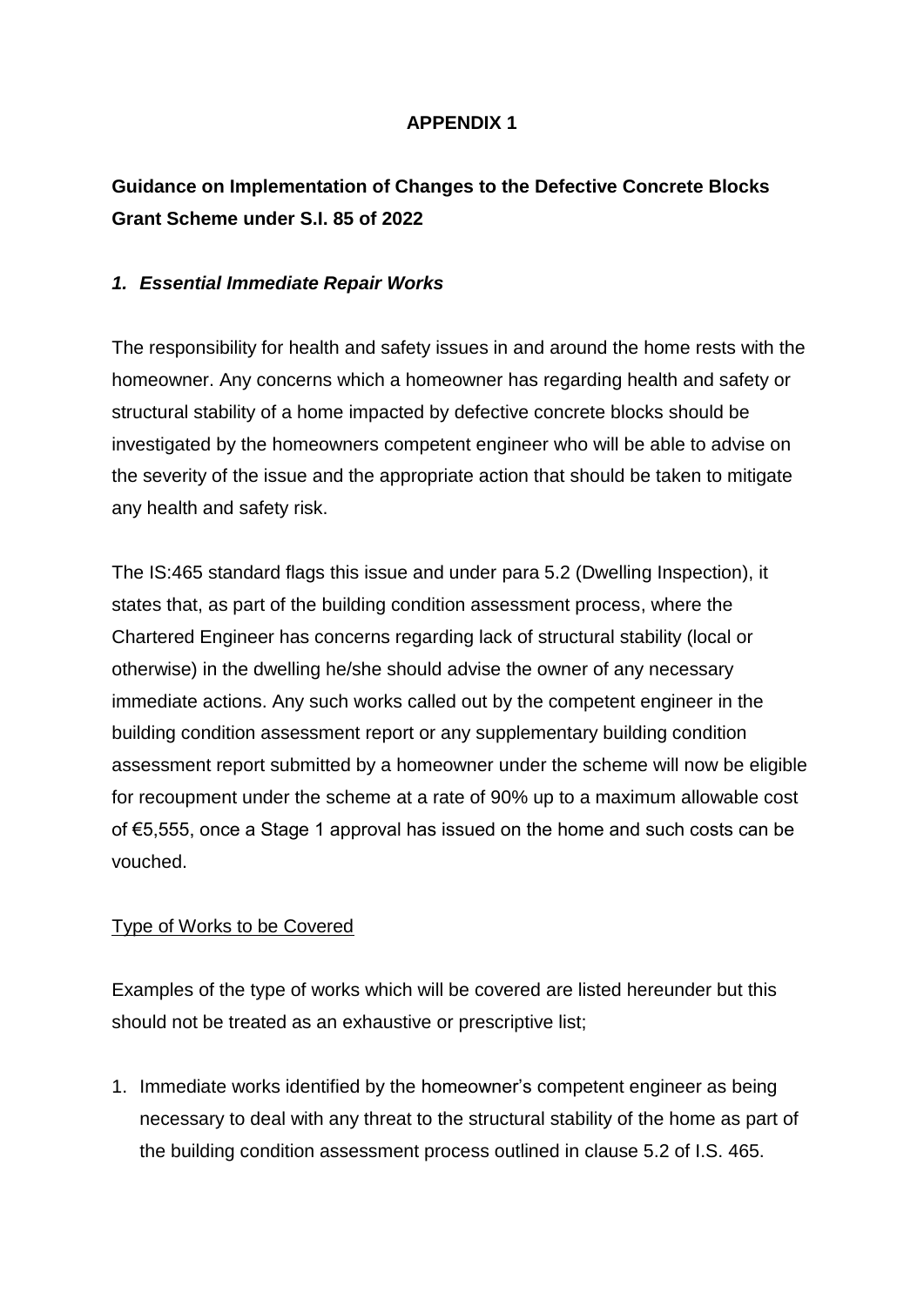- 2. Such works include but are not strictly limited to bracing, netting, protection over entry points to the home, chimney repairs/removal, fencing etc.
- 3. Local authorities should take a flexible and practical approach to this issue as it is likely that the type of works required to deal with structural stability issues will vary from home to home and require bespoke responses by the competent engineer.

## *Recoupment of Costs Incurred on Essential Immediate Repair Works*

Heretofore under the defective concrete blocks grant scheme, work carried out or expenditure incurred by a homeowner prior to receipt of a Stage 1 – Confirmation of Grant Eligibility, were ineligible for recoupment. The only exception provided was in respect of the costs incurred in engaging an engineer from the Engineers Ireland Register of IS:465 engineers for the purposes of the assessment, testing and categorisation of homes.

In the Government decision of the 30 November 2021, a further exception to this general rule was approved in respect of costs associated with essential and immediate repair works related to the structural stability of any part of an affected home, which are recommended and carried out by a homeowner on foot of an engineer's recommendation as part of the 'Building Condition Assessment' process under Clause 5.2 of I.S. 465. Such works have now been provided for under the amending regulations.

Homeowners who receive a stage 1 approval under the scheme are now allowed to recoup 90% of the maximum allowable cost of €5,555 under the scheme where such works have been specified by the homeowner's engineer as part of the building condition assessment process or any supplementary building condition assessment report submitted to the local authority.

*The cost can be recovered for works completed prior to or during the application process but are only recoupable by homeowners once they have received a Stage 1 - Confirmation of Eligibility.*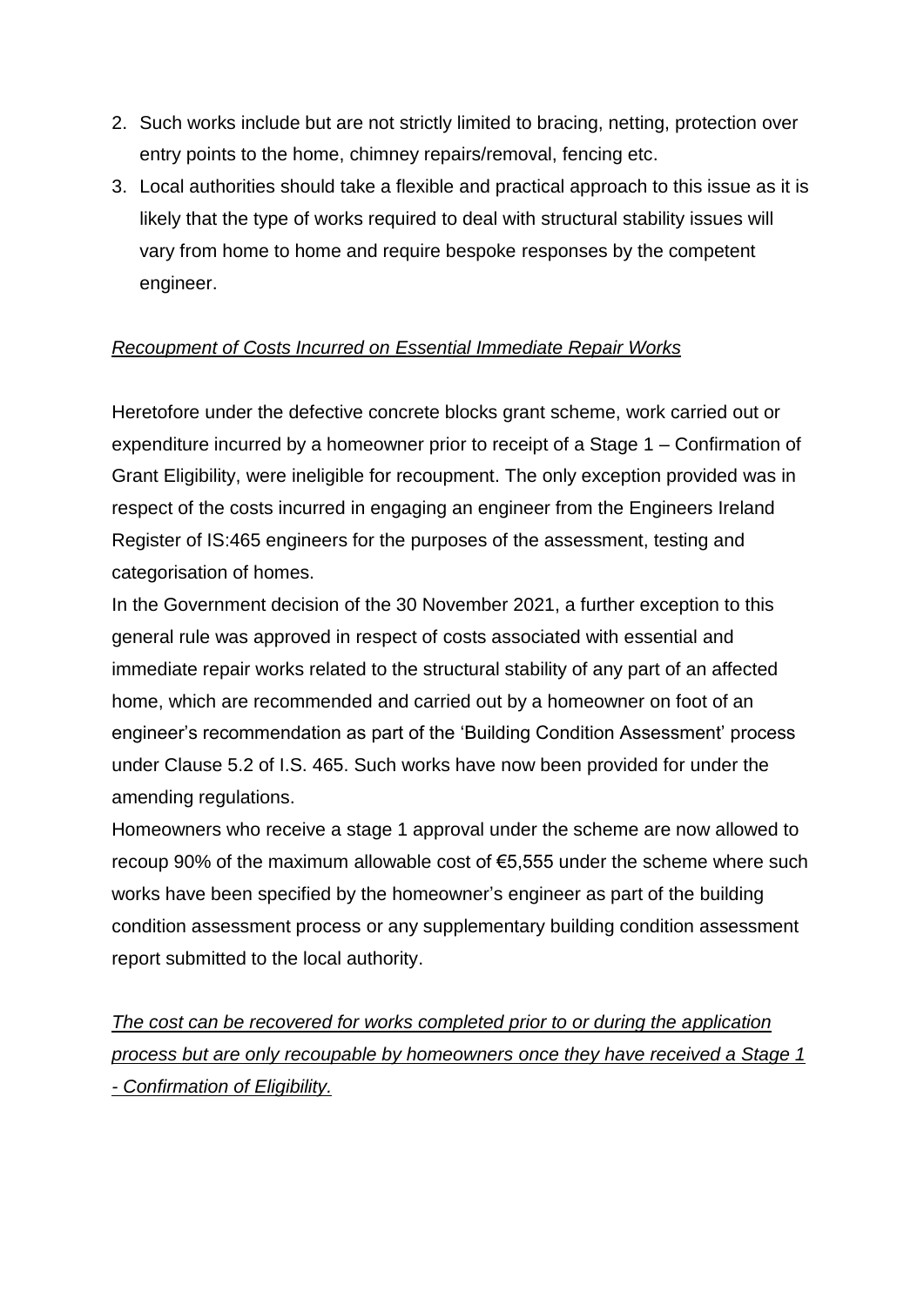#### Notification to Impacted Homeowners

Local Authorities should take immediate steps to bring this enhancement to the scheme to the attention of all homeowners either through direct communication with applicants or local action groups, publicity material, website, social media etc. Any such notification should make clear that the responsibility for Health and Safety issues in and around the home are the responsibility of the homeowner and the conditions under which essential immediate repair works costs can be recouped.

## *2. Recoupment of Engineers Fees*

Regulation 8 (11) of S.I. 25 of 2020 requires that a homeowner must have received a Stage 1 confirmation of eligibility before the cost of the engineers fees for their I.S. 465 report can be recouped.

Regulation 5 of the 2022 Regulations waives the requirement for a Stage 1 confirmation of eligibility to be in place prior to recoupment of the cost of the engineer's fees for homeowners whose applications were received by the local authority before the 24 February, 2022.

Please note that regulation 8 (11) of S.I. 25 of 2020 continues to have effect in respect of applications received by the local authority on or after the 24 February, 2022.

Local authorities are requested to make immediate arrangements for the recoupment of engineers fees to homeowners whose applications were received before the 24 February, 2022 and homeowners have sought payment under regulation 8 (3) of S.I.25 of 2020 and such fees have not yet been recouped.

### *3. Stage Payments*

Regulation 10 (6) of S.I. 25 of 2020 limited the value of stage payments which can be released to homeowners prior to the final stage payment to 75% of the approved cost.